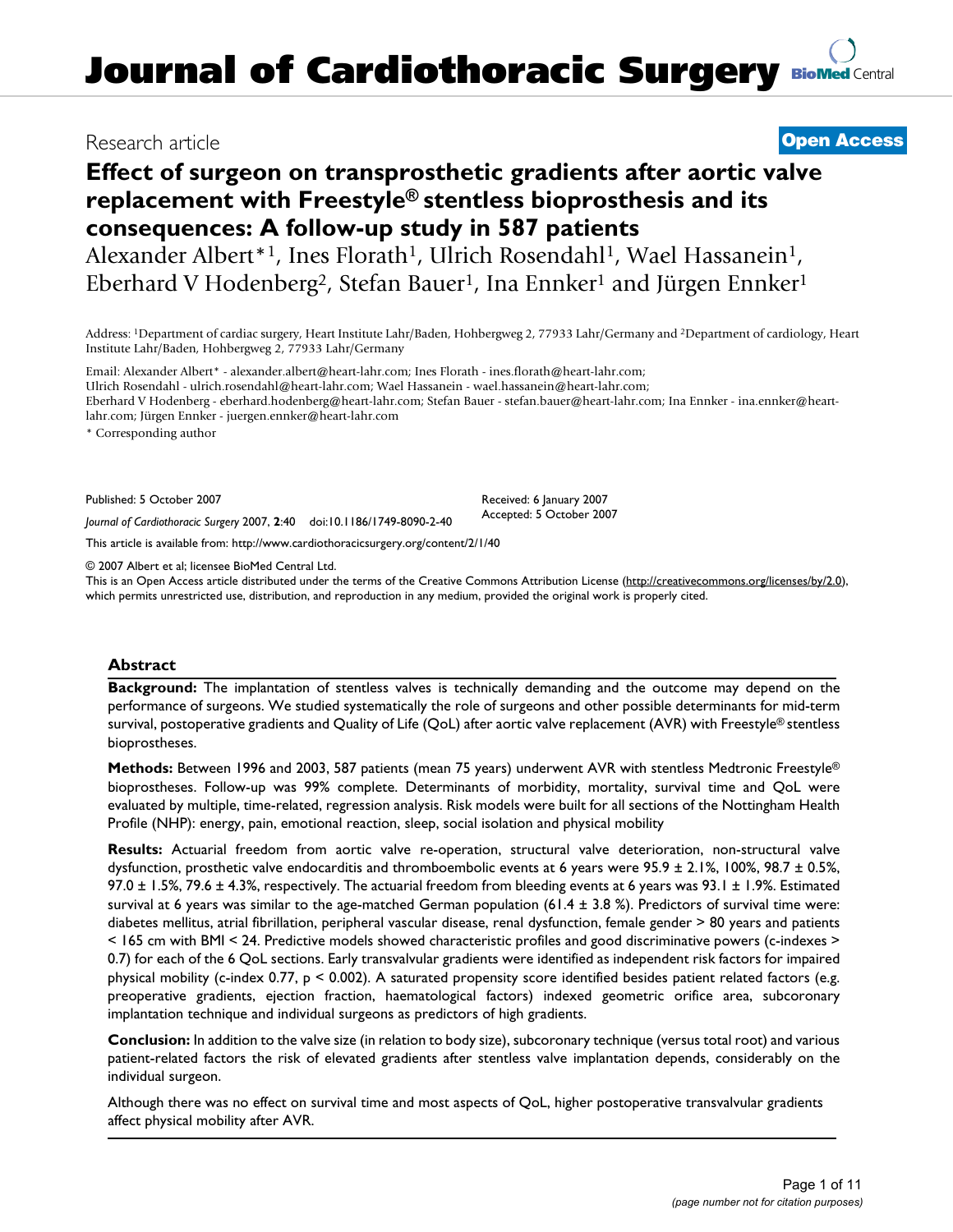## **Background**

Stented bioprostheses are considered at risk of structural failure and a non physiological flow pattern. Since the rigid stent is considered to be incremented in these disadvantages, stentless bioprostheses were developed. During the last years stentless bioprostheses have been used frequently and clinical outcome has been demonstrated [1- 3].

The implantation of stentless valves is considered as technically more demanding. Nevertheless no increase in perioperative risk in comparison to the implantation of stented bioprostheses or mechanical valves was observed in our own [4] and the experience of others [5-8] and favourable hemodynamic performance of the stentless valves has been demonstrated [1,2,9-11]. However, different groups have observed a heterogeneity in transvalvular Doppler gradients early after implantation and some patients have been found to have higher transvalvular gradients than anticipated [1,12]. It is still unclear to what extent patient related factors (e.g. preoperative gradient), characteristics of the early postoperative period like elevated stroke volume, local oedema and hematoma or other surgical factors are associated with this phenomena. [13]; however it was assumed that elevated postoperative gradients observed in stentless valves depend to a larger extent on the surgeon's skill and experience [1,12]. It is also a matter of debate if higher gradients early after surgery are just a transient phenomena or are persistent over time, affecting clinical outcome [1,12-14].

The purpose of the present study is to estimate the clinical importance of the individual surgeons for quality of life (QoL) and survival after aortic valve replacement (AVR) with Freestyle® stentless bioprostheses. Thereby early postoperative gradients, the relationship between prosthesissize and patient size, the implantation technique (subcoronary versus total root) and a wide spectrum of patient's characteristics including online accessible laboratory values were used as risk-adjustment variables in multivariate analysis.

## **Methods**

#### *Patient Population*

Between April 1996 and December 2003, 587 patients older than 60 years underwent AVR with the stentless biological Medtronic Freestyle® Prosthesis (for age distribution see additional file 1). This group of patients represents 31 % of all patients receiving aortic valve prosthesis in this age group in our centre. The choice of the prosthesis type was according to surgeon's preference and patient's choice after informed consent. Additional files 2&3 show the operative and preoperative characteristics of the patient population. All patients have signed an informed consent for the operation, for quality control measures and the follow-up studies.

The indexed geometric orifice area (IGOA) were calculated by the internal diameters for corresponding valve sizes reported by the company [Data from Medtronic: Valve size 19, 21, 23, 25, 27 – Internal Diameters 16, 18, 20, 21.5, 23.5] divided by BSA.

#### *Technique of implantation and the individual surgeons*

All operations were performed using standard cardio-pulmonary bypass techniques with systemic normothermia and both antegrade and retrograde hyperkalemic cold blood cardioplegia. The subcoronary implantation was performed using a 4/0 Prolene continuous running suture for both, the first and second suture line. The prosthesis usually was 120° rotated in order to place the Dacron covered muscular part of the implant towards the human non-coronary sinus. Total root implantation was performed using a 4/0 Prolene continuous running suture for the annular implantation and distal anastomoses to the aorta and a 5/0 Prolene suture for coronary ostia reimplantation. The individual surgeons were included into the multivariate models as nominal data. The majority of the stentless valves were implanted by 5 surgeons (surgeons A-E), one surgeon has implanted only 28 valves (surgeon F); a group of younger surgeons, who operated a total of 15 valves, were subsumed as a mixed group M.

#### *Echocardiography*

Intraoperative transesophageal echocardiography and transthoracic echocardiographic control before hospital discharge (4 to 7 days after AVR) under rest were performed by experienced cardiologists. Gradients from the pre-discharge echocardiography were used as variable for the present study. Mean transvalvular gradient was calculated by continuous wave Doppler using the modified Bernoulli equation. In cases with unusual higher gradients or other irregular findings a second opinion by a colleague was asked for.

#### *Follow-up*

Follow-up information was obtained 6 month after surgery, in 2000, 2001 and 2003 by mailed questionnaires and completed by telephone interviews. Follow-up was 99% complete. Mean follow-up time was  $32 \pm 23$  months. The follow-up questionnaire consisted of a quality of life (QoL) assessing questionnaire, the Nottingham Health Profile (NHP) [15], and general questions concerning postoperative complications, further hospitalisation and NYHA status.

#### *Statistical Analysis*

Statistical analysis was performed using the software package SPSS (SPSS Inc, Chicago, IL).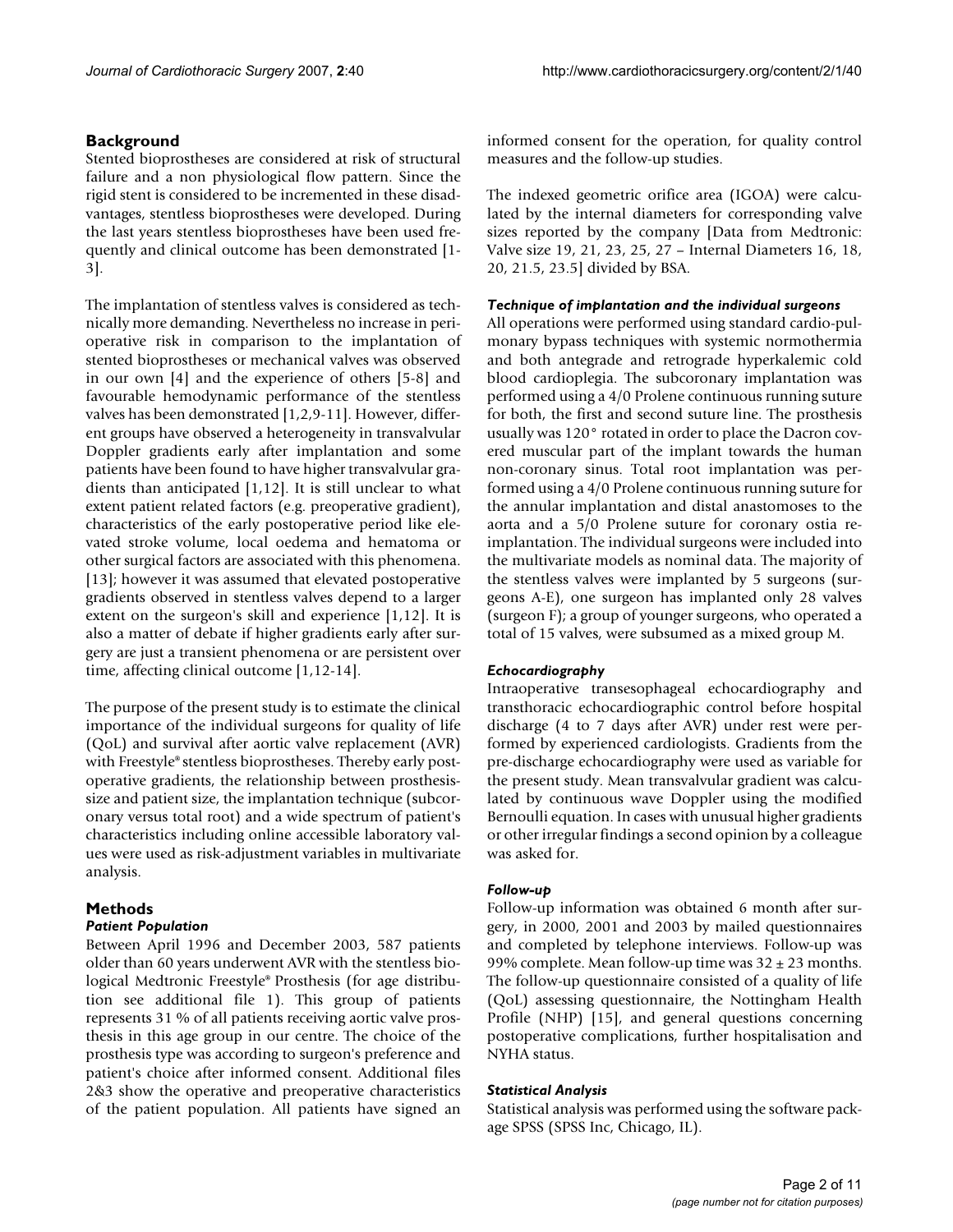For each patient included in the present study, 49 preoperative characteristics were retrieved from the clinical information system and the consolidated database of our Data Mart system [16]. The data is based on continuous, online input from the anaesthesiological, cardio-surgical quality assurance and the laboratory data of the clinical chemistry [Tables a1, a2, additional files].

#### *Valve-related morbidity was estimated by life-table analysis*

By logistic regression the following categorical outcome variables were analysed: 30-days- and 6-months-mortality and QoL. NHP-scores above the values of the general German population of men and women of the same age [17] were defined as an impaired QoL and were coded by 1. We did not analyze the QoL as continuous data, because the NHP-scores were not normally distributed. In order to assess the effect of missing data in the models for Quality of Life, we have recalculated all models. Firstly, we inputted all missing data as "impaired" (worst case); secondly, we inputted all missing data as "non impaired" (best case).

*Predictors for survival time were identified by Cox-regression analysis* For variable selection of all multivariate regression models, the Akaike Information Criterion (AIC = Deviance of the model + 2 \* number of included parameters) was calculated for variables showing a difference for the outcome variable with a p value smaller than or equal to 0.25. The variables were included into multiple regression models in a stepwise way. The AIC was calculated each time a variable was included. The final model was reached when no more reduction in AIC was observed. To establish linear dependency of outcome from continuous variables, patient population was divided into subgroups of the same size. The logit of the outcome variable was calculated within each group. In the case of a nonlinear increase or decrease of an event, the AIC of the models was determined for several cut points or quadratic relations.

For Cox-analysis the different Kaplan-Meier curves were inspected after dividing the patient population in equally sized subgroups. The relevant cut points were then determined by minimization of the AIC of the Cox-model.

## **Results**

The postoperative mortality after 1 and 6 months was 3.1% (18 patients) and 7.3 % (43 patients) respectively. During follow-up time up to 86 months, 97 patients of the hospital survivors (569 patients) died. The actuarial survival rate at 6 years was  $61.4 \pm 3.8$  % and comparable to the estimated survival function for 75 year-old male and female Germans (Fig. 1).

76% of all survivors (356 patients) responded to the mailed questionnaire, assessing NYHA-status and QoL



#### Figure 1

**Survivor functions for patients after AVR compared to the age- and gender matched German population**. The actuarial survival rate at 6 years was  $61.4 \pm 3.8$  % and comparable to the estimated survival function for 75 year-old male and female Germans.

and those who did not respond were contacted by telephone. Of all non-responders ( $N = 113$ ) the reasons for non-responding were non-cardiac-illness (8%), cardiac illness (19%), disagreement (34%), staying abroad (2%) and without reason (willingly answered on the phone, however, did not return the questionnaire) (38%).

The QoL after AVR with the stentless bioprosthesis over the follow-up time was compared to the general German population of the same age and gender [17] (figure 2). Apart from pain, which showed significantly lower values, all sections had normal values after AVR.

#### *Valve-related morbidity*

Actuarial freedom from aortic valve re-operation, structural valve deterioration, non-structural valve dysfunction, prosthetic valve endocarditis and thrombembolic events at 6 years were  $95.9 \pm 2.1\%$ , 100%,  $98.7 \pm 0.5\%$ , 97.0  $\pm$  1.5%, 79.6  $\pm$  4.3%, respectively. In 1389 patientyears, twelve patients had to be re-operated (0.9%/pt-yr). The indications to re-operation were mainly due to outflow obstruction. No significant aortic insufficiency was observed (additional file 4). The quality of life after rereplacement of aortic valve was impaired for the sections energy, pain, sleep and physical mobility.

80 (16.8%) patients required anticoagulation therapy due to co-morbidities and 15 major bleeding events were observed (1.1%/pt-yr). The actuarial freedom from bleeding events at 6 years was  $93.1 \pm 1.9\%$ .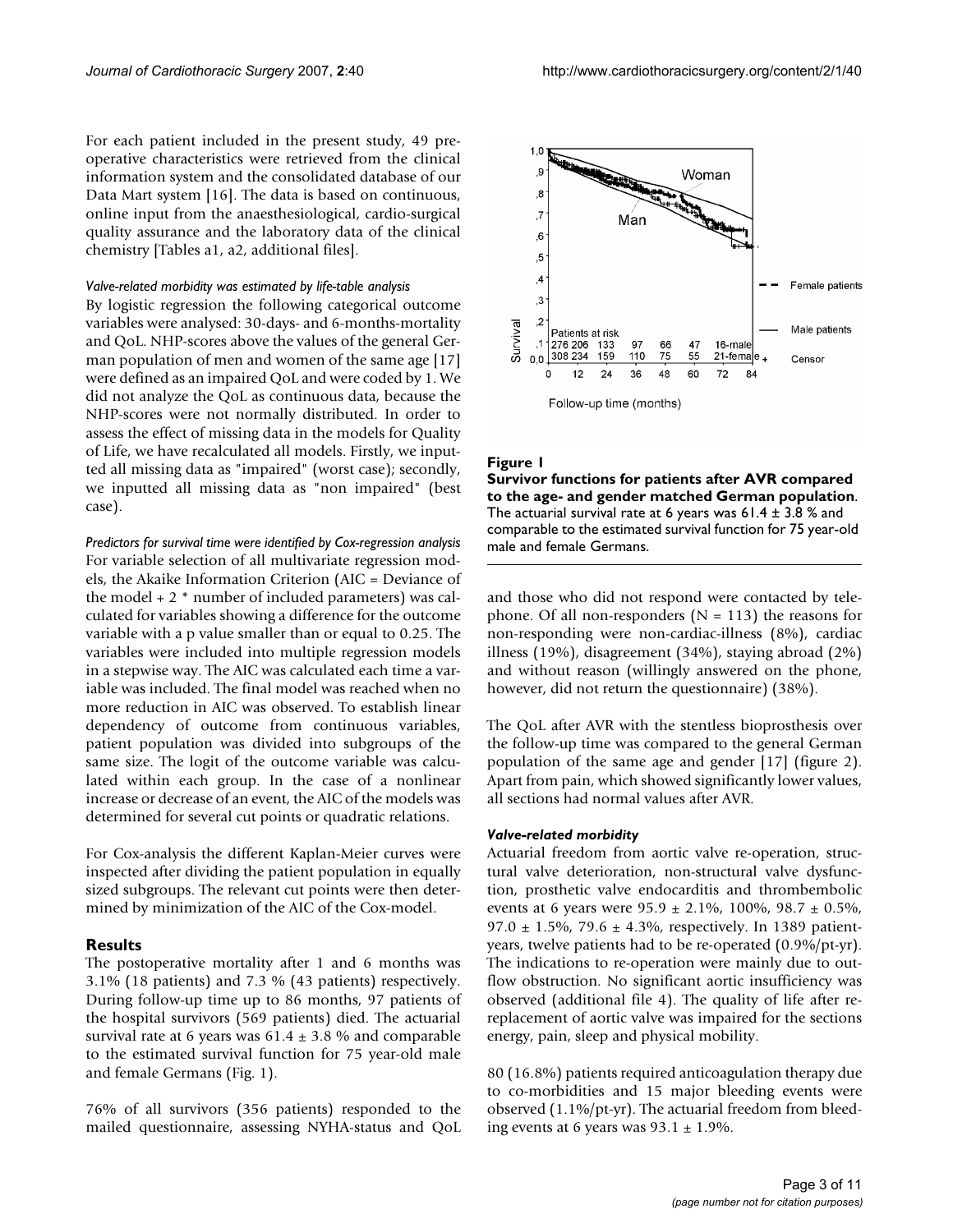

#### Figure 2

**Mean scores of the six NHP sections compared to the age- and gender-matched general German population**. The QoL after AVR with the stentless bioprosthesis over the follow-up time was compared to the general German population of the same age and gender. Besides from the section "pain" the patients after AVR showed no significant differences to the normal population. Our observation that the patients after AVR have lower values for pain may be explained by misunderstanding of the questionnaires: the patients thought that the question asking for pain mean only cardiac related pain, whereas in the general population all other kinds of pain were included.

#### *Predictors of valve size*

Male patients usually received larger stentless prostheses than female patients: valve size 23 and 25 was implanted in 73% of the male patients and valve size 21 and 23 in 86% of the female patients.

The linear regression model revealed subcoronary implantation technique ( $p < 0.001$ ), female gender ( $p <$ 0.001, body height ( $p < 0.001$ ), age ( $p = 0.02$ ), BMI ( $p = 0.001$ ) 0.046), re-replacement of the aortic valve ( $p = 0.01$ ) as predictors for valve size.

#### *Determinants of mortality and survival time*

Predictors of 30-day, 6-month mortality and survival time are presented in table 1. In a first step we examined whether valve size was an independent risk factor for outcome. To adjust for patient-related factors correlated with valve-size, we analysed the interactions of the predictors of valve size (see above) together with Body Surface Area (BSA) for all models. Continuous variables were checked for possible cut points: In the model of 30-day-mortality we studied the linearity of age for female and male patients separately. As a possible cut point for female patients may be over 70 years interaction terms such as female by age over 70, 71 etc. were successively included into the model. In the model of 6-months mortality BSA was checked for linearity. Since a possible cut point for BSA may be between 1.75 and 1.8 m2, BSA smaller than 1.75, 1.76, etc. were successively included into the model. In the Cox-model the survival curves were inspected for possible cut points at age of 79 or 80 years, body height at nearly 165 cm, BMI at 24 and for BSA at nearly 1.79. All interactions between these variables and variables of the linear regression models were analysed.

**Table 1: Predictors of 30-day- and 6-months-mortality and survival time. Apparently valve size is a risk factor in the first step of the analysis. However, after adjustment for gender, age, BSA, BMI and body size, valve size disappeared (p < 0.05)**

|                                       | <b>Models for</b> |               |                    |               |                      |               |
|---------------------------------------|-------------------|---------------|--------------------|---------------|----------------------|---------------|
| <b>Preoperative risk factors</b>      | 30-day mortality  |               | 6-months mortality |               | <b>Survival time</b> |               |
|                                       | <b>OR</b>         | 95% CI        | <b>OR</b>          | 95% CI        | <b>HR</b>            | 95% CI        |
| Myocardial decompensation             | 2.9               | $1.1 - 7.2$   |                    |               |                      |               |
| Diabetes mellitus                     |                   |               | 2.7                | $1.3 - 5.5$   | 2.0                  | $1.3 - 3.0$   |
| Atrial fibrillation                   |                   |               | 2.3                | $1.1 - 5.2$   | 2.8                  | $1.8 - 4.4$   |
| Peripheral vascular disease           |                   |               |                    |               | 2.2                  | $1.2 - 4.0$   |
| Antithrombine III (%)                 | 0.97              | $0.94 - 0.99$ | 0.96               | $0.94 - 0.99$ |                      |               |
| Urea concentration (mg/dl)            |                   |               | 1.02               | $1.01 - 1.03$ | 1.02                 | 1.011.02      |
| Valve size                            | $p = 0.009$       |               | $p = 0.05$         |               | $p = 0.02$           |               |
| <b>After Variable transformation:</b> |                   |               |                    |               |                      |               |
| Female and age $> 74$ years           | 4.0               | $1.4 - 11.0$  |                    |               |                      |               |
| $BSA < 1.78$ m <sup>2</sup>           |                   |               | 3.0                | $1.51 - 6.07$ |                      |               |
| Female and age > 80 years             |                   |               |                    |               | 1.8                  | $1.03 - 2.94$ |
| BMI < 24 and body size < 165 cm       |                   |               |                    |               | 1.7                  | $1.02 - 2.93$ |
| Valve size                            | $p = 0.13$        |               | $p = 0.47$         |               | $p = 0.22$           |               |

CI = Confidential Interval

HR = Hazard Ratio

OR = Odds Ratio

p = p-value of model improvement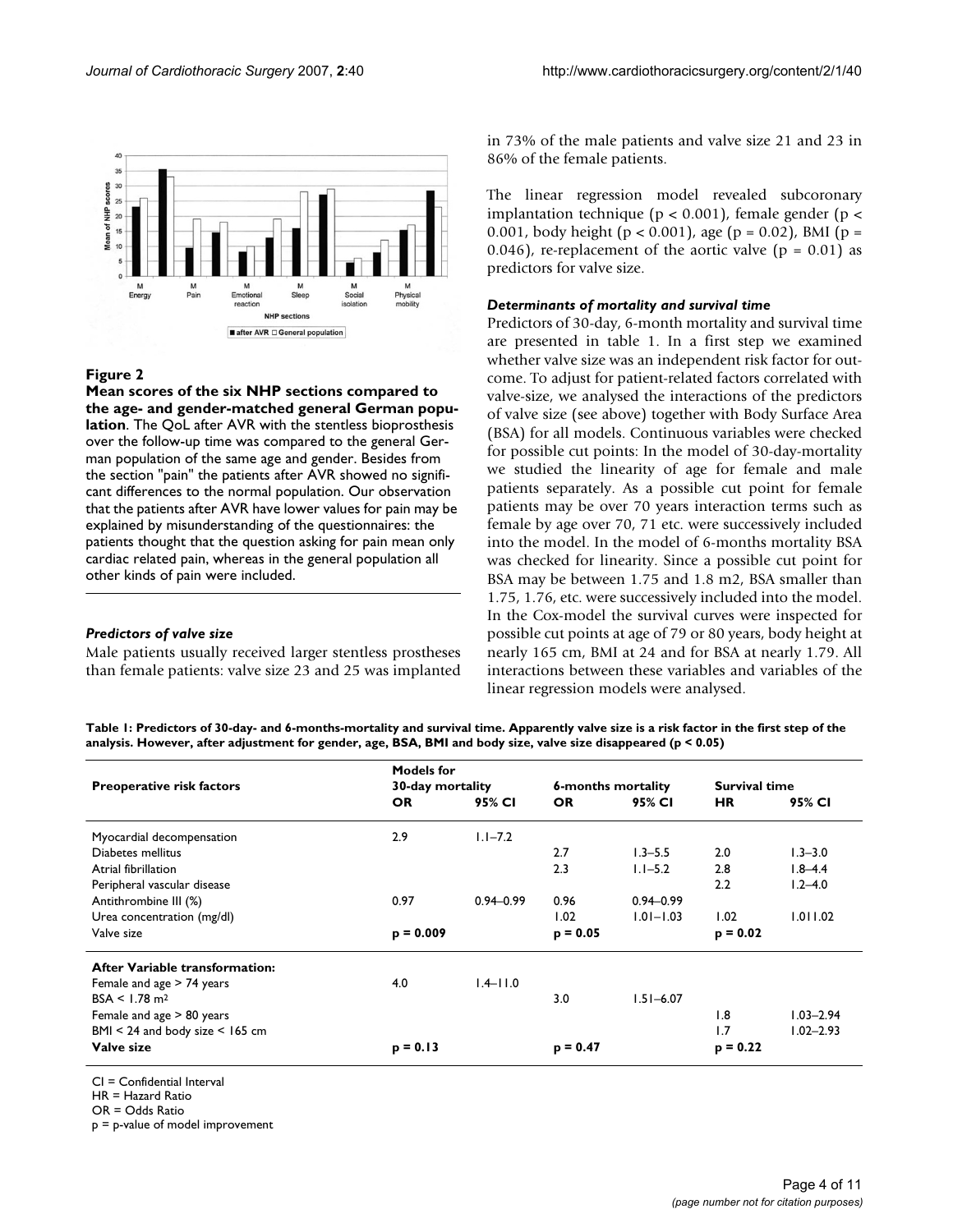After adjusting for these factors, valve size was no longer a risk factor in all 3 models (table 1), nor was indexed geometric orifice area.

#### *Determinants of QoL*

The percentage of patients after AVR with NHP-scores higher than the age and gender matched general German population was 43% in the section energy, 25% in the section pain, 29% in the section emotional reaction, 27% for sleep, 18% for social isolation and 41% for physical mobility.

Preoperative risk factors for impaired QoL are shown in Table 2 (+coumarin). The model for impaired physical mobility had good discriminative powers (c-index = 0,78). C-indexes for energy, pain, emotional reaction, sleep, social isolation were 0,72, 0,37, 071, 071 and 0,74.

Including the size of implanted valves and the indexed geometric orifice area did not improve the models significantly ( $p < 0.1$ ).

In order to assess the effect of missing data in the models for Quality of Life, we have recalculated all models for the worst and best case scenarios, where all missing data were imputed as "impaired QoL" respectively "non impaired QoL". In both, the worst- and best case scenarios, the identified risk factors for Quality of Life did not change and the c-indexes for all models decreased, suggesting that firstly, the models have enough stability and secondly,

that the non responding patients, have a mixed risk profile, not exclusively belonging to the high risk or low risk group.

16% of the patients ( $N = 58$ ) took coumarin during follow-up, mainly due to atrial fibrillation.

## *Impact of early postoperative gradient on mortality and QoL*

The mean and maximum transvalvular pressure gradients at hospital discharge for each valve size and different implantation technique are shown in table 3. Postoperative mean and maximum transvalvular pressure gradients did not influence 6-months mortality and survival times (table 1,  $p = 0.87$ ,  $p = 0.82$ ; respectively;  $p = 0.78$ ,  $p = 0.9$ ).

The postoperative mean and maximum transvalvular pressure gradients had no impact on the QoL sections energy ( $p = 0.54$ ,  $p = 0.33$ ),  $p \text{ain}$  ( $p = 0.34$ ,  $p = 0.19$ ), emotional reaction ( $p = 0.33$ ,  $p = 0.08$ ), sleep ( $p = 0.9$ ,  $p =$ 0.89) and social isolation ( $p = 0.71$ ,  $p = 0.81$ , respectively for mean and maximum pressure gradients). However, increasing postoperative mean transvalvular pressure gradients were identified as independent risk factors for impaired physical mobility ( $p = 0.002$ , Table 2).

In a logistic regression model for non-responding the postoperative mean and maximum transvalvular pressure gradients were no risk factors (p-values for model improvement: 0.69 and 0.42, respectively).

| <b>Risk factors</b>                   | Energy<br>[OR;95%CI] | Pain<br>[OR; 95%CI]     | Emotional reaction<br>[OR; 95%CI] | Sleep<br>[OR; 95%CI] | Social isolation<br>[OR; 95%CI] | Physical mobility<br>[OR; 95%CI] |
|---------------------------------------|----------------------|-------------------------|-----------------------------------|----------------------|---------------------------------|----------------------------------|
| Age                                   | $1.1; 1.0 - 1.1$     | $($ > 76), 2.8; 1.7–4.9 | $($ > 79), 2.6; 1.4–4.8           | $1.1; 05 - 1.2$      | $($ > 70), 5.6; 1.9–16.7),      | $1.1; 1.08 - 1.2$                |
| Female gender                         | $2.2; 1.4 - 3.6$     |                         |                                   | $2.3; 1.4 - 3.9$     | $2.9; 1.6 - 5.7$                | $2.7; 1.6 - 4.3$                 |
| Lower potassium 1                     | $0.4; 0.2 - 0.7$     |                         |                                   |                      |                                 |                                  |
| Higher creatinine 2                   | $2.7; 1.3 - 5.7$     |                         |                                   |                      |                                 |                                  |
| BMI <sup>3</sup>                      |                      | $1.1; 1.0 - 1.2$        |                                   |                      |                                 | $1.0; 1.0 - 1.1$                 |
| History of syncope                    |                      | $2.1; 1.0 - 4.1$        |                                   |                      |                                 |                                  |
| <b>Advanced NYHAclass</b>             |                      | $2.3; 1.4 - 4.0$        | $2.0; 1.2 - 3.3$                  |                      |                                 | $1.7; 1.1 - 2.8$                 |
| Lower hemoglobine                     |                      | $(< 13)$ 2.0; 1.2-3.5   |                                   |                      |                                 |                                  |
| History of MI <sup>4</sup>            |                      |                         | $3.2; 1.3 - 7.5$                  |                      |                                 |                                  |
| COPD <sub>5</sub>                     |                      |                         | $2.6; 1.3 - 5.3$                  |                      |                                 |                                  |
| Previous CABG                         |                      |                         | $6.2; 4.5 - 7.9$                  |                      |                                 |                                  |
| De Ritis-ratio (AST/ALT) <sup>6</sup> |                      |                         | $1.6; 1.1 - 2.4$                  |                      |                                 |                                  |
| Neurological disorders                |                      |                         | $2.2; 1.0 - 4.8$                  |                      | $3.7; 1.5 - 8.7$                |                                  |
| <b>Concomitant CABG</b>               |                      |                         |                                   | $1.7; 1.01 - 2.8$    |                                 |                                  |
| Higher urea <sup>7</sup>              |                      |                         |                                   |                      | $1.01; 1.0 - 1.04$              |                                  |
| Non-elective procedure                |                      |                         |                                   |                      |                                 | $2.5; 1.4 - 4.7$                 |
| Pacemaker before AVR                  |                      |                         |                                   |                      |                                 | $10.5; 1.1 - 99.6$               |
| Mean gradients (1 mmHg)               |                      |                         |                                   |                      |                                 | $1.1; 1.0 - 1.1$                 |

Abbrevations: <sup>1</sup>: potassium concentration (mmol/l); lower potassium probably as marker for diuretic therapy, <sup>2</sup>: creatinine concentration (mg/dl), <sup>3</sup>: body mass index, <sup>4</sup>: Myocardial infarction, <sup>5</sup>: Chronic obstructive pulmonary disease, <sup>6</sup> De ritis ratio: De ritis-ratio as marker for liver damage, e.g. ethanol intake 7 Urea concentration (mg/dl),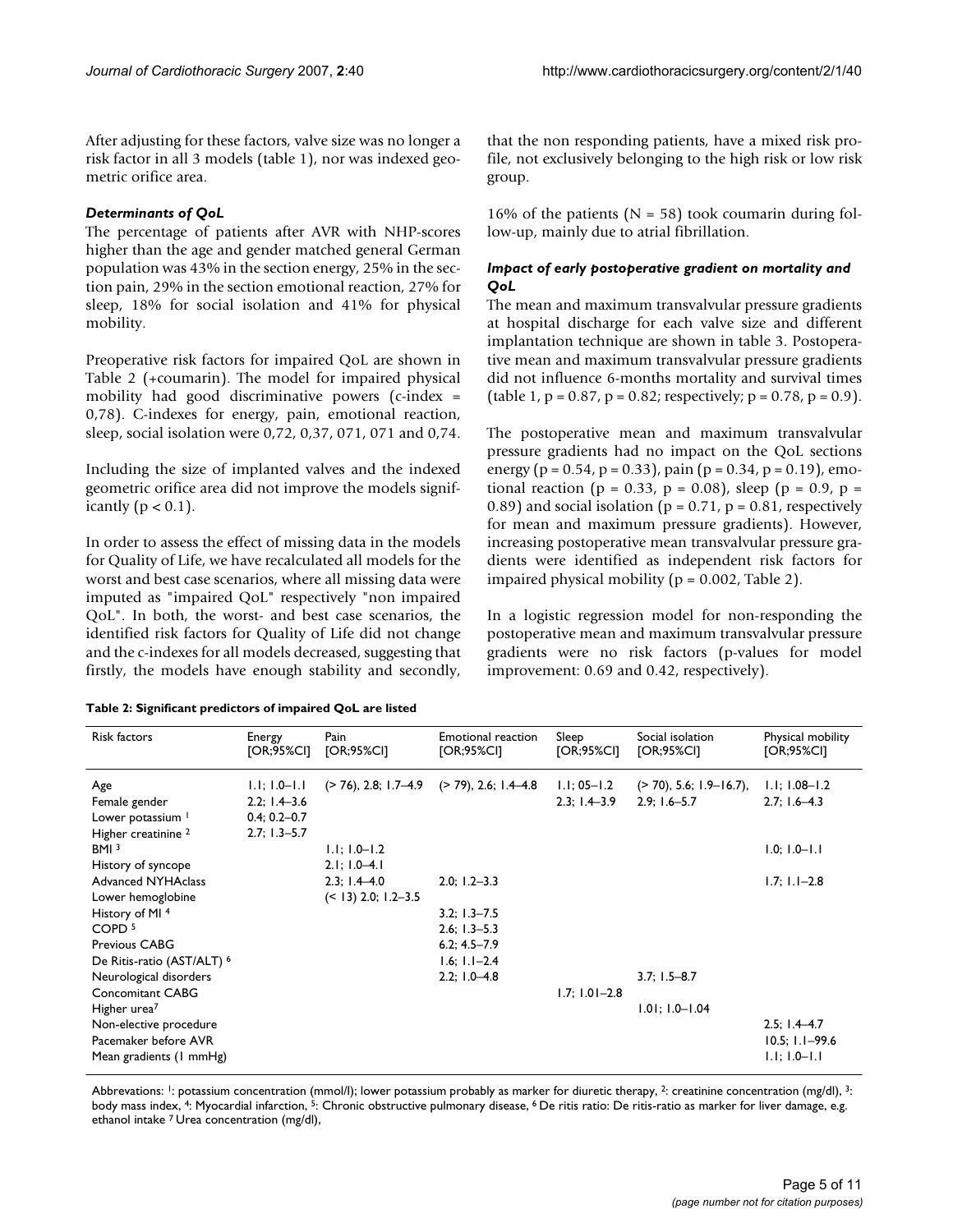|            | Subcoronary implantation |     |                 |     | Total root replacement |    |                 |    |
|------------|--------------------------|-----|-----------------|-----|------------------------|----|-----------------|----|
| Valve size | Mean                     | N   | Max             | N   | Mean                   | N  | Max             | N  |
| 19         | $29.8 \pm 14.4$          | 9   | $54.2 \pm 23.2$ |     | $\blacksquare$         | 0  | $\blacksquare$  |    |
| 21         | $22.0 \pm 8.9$           | 127 | $40.4 \pm 14.5$ | 119 | $13.7 \pm 4.2$         |    | $25.7 \pm 7.5$  |    |
| 23         | $19.6 \pm 7.6$           | 176 | $35.5 \pm 12.8$ | 149 | $13.5 \pm 6.0$         | 27 | $25.3 \pm 10.1$ | 26 |
| 25         | $17.0 \pm 6.9$           | 100 | $31.0 \pm 14.9$ | 80  | $10.8 \pm 5.0$         | 20 | $19.8 \pm 10.9$ | 19 |
| 27         | $14.8 \pm 5.7$           | 50  | $26.7 \pm 9.4$  | 47  | $7.2 \pm 2.0$          | 9  | $13.2 \pm 4.3$  | Q  |

**Table 3: Mean and maximum transvalvular pressure gradients (mmHg) at discharge (5 to 7 days after AVR)**

## *Risk factors for higher transprosthetic gradients and influence of the surgeons*

As impaired physical mobility due to high transvalvular pressure gradients may reflect the impact of valve design on outcome and may in the consequence also affect midterm survival, we were interested in the factors determining high early postoperative transvalvular gradients. As a dichotomic variable "mean gradient higher than 20 mm Hg yes or no" became significant ( $p = 0.008$ ) in the model of impaired physical mobility, a saturated propensity score predicting mean transvalvular gradients higher than 20 mm Hg (table 4) was calculated. This score well describes patients with gradients higher than 20 (28% of all patients) as the c-index was 0.79 and the p-value of the variable "mean gradient higher than 20 mm Hg yes or no" became not significant ( $p = 0.057$ ) after including the propensity score into the model of impaired physical mobility. Figure 3 shows the impact of several predicting factors on the risk of having a postoperative transvalvular pressure gradient higher than 20 mm Hg. The main factors predicting high postoperative pressure gradients are indexed geometric orifice area, subcoronary implantation technique, preoperative transvalvular gradients and the individual surgeon. Three surgeons (surgeons C-E) had significantly higher gradients than surgeons A, B, F and the mixed group M. Common parameters assessing "surgical experience" like years in cardiac surgery, number of valve cases performed or number of valves implanted did here not explain the differences between the surgeons concerning transvalvular gradients (table 5). These differences were observed in subcoronary technique for each valve size from 21 to 25 (table 6).

We observed learning curves in surgeons A, C, D, E, whereas gradients through stentless valves implanted by surgeons B, F and the mixed group M were low already in the beginning of their experience. An example of a learning curve for one surgeon is provided in figure 4.

## **Discussion**

Encouraged by previous reports about the excellent hemodynamic performance and the good initial experience, stentless valves are frequently implanted by all surgeons in our institution.

#### **Table 4: Saturated propensity score predicting a mean transvalvular gradient after AVR > 20 mmHg**

| Predictors                                         | Odds ratio | 95% CI          |
|----------------------------------------------------|------------|-----------------|
| Male gender                                        | 1.83       | $1 - 3.36$      |
| Body height (cm)                                   | 0.98       | $0.93 - 0.99$   |
| Subcoronary implantation technique                 | 11.4       | $2.59 - 49.9$   |
| Indexed geometric orifice area                     | 0.12       | $0.05 - 0.28$   |
| Less-experienced surgeon                           | 3.64       | $2.34 - 5 - 66$ |
| Ejection fraction (%?)                             | 1.01       | $I - I.03$      |
| Preoperative maximum transvalvular gradient (mmHg) | 1.01       | $0.99 - 1.02$   |
| White blood cell count (cells*1000/µl)             | 1.11       | $1.02 - 1.22$   |
| Total serum protein (g/dl)                         | 0.55       | $0.4 - 0.77$    |
| Glutamic-oxalacetic transaminase (U/I)             | 0.97       | $0.93 - 0.99$   |
| Potassium (mmol/l)                                 | 0.48       | $0.29 - 0.78$   |
| Mean corpuscular volume (fl)                       | 1.04       | $0.99 - 1.08$   |
| Atrial fibrillation                                | 0.6        | $0.3 - 1.2$     |
| Chronic pulmonary disease                          | 1.5        | $0.81 - 2.75$   |
| Renal insufficiency                                | 1.41       | $0.82 - 2.41$   |
| Peripheral occlusive arterial disease              | 0.56       | $0.2 - 1.56$    |

CI – confidential interval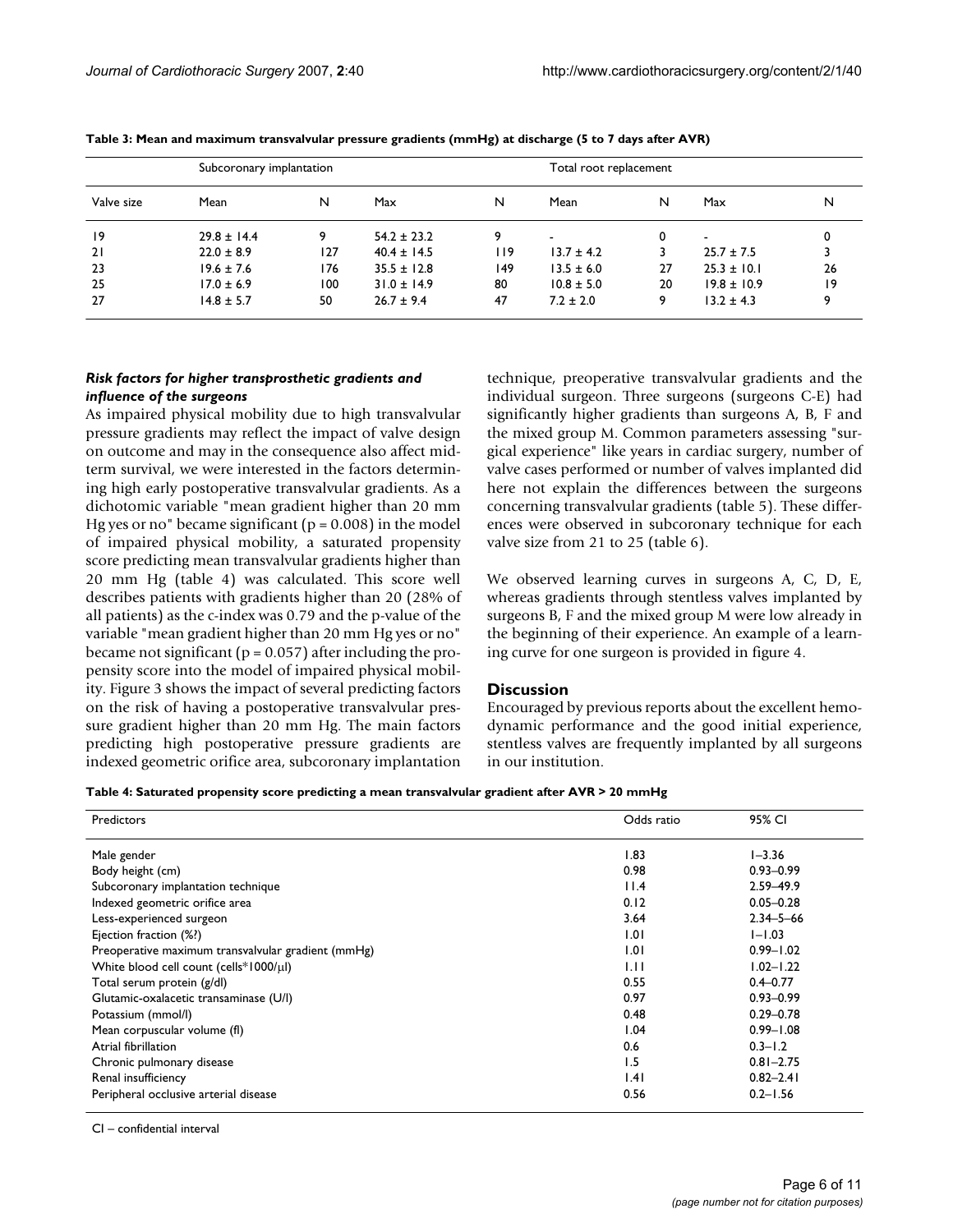| <b>Surgeons</b> | Years in<br>Cardiac Surgery | Major cardiac surgery<br>performed [N] | Valve implantation<br>performed [N] | Freestyle valve implantation<br>performed [N] | Mean transprosthetic gradients<br>in subcoronary technique<br>(ANOVA, p < 0.001) |
|-----------------|-----------------------------|----------------------------------------|-------------------------------------|-----------------------------------------------|----------------------------------------------------------------------------------|
|                 | > 20                        | > 5000                                 | > 1000                              | 26                                            | 4                                                                                |
| Е               | > 10                        | 2500                                   | 400                                 | 66                                            | 17                                                                               |
| C               | > 20                        | > 4000                                 | > 1000                              | 280                                           | 18                                                                               |
| A               | > 10                        | 2000                                   | 400                                 | 53                                            | 22                                                                               |
| в               | >15                         | 2500                                   | 500                                 | 74                                            | 22                                                                               |
| D               | > 10                        | 1000                                   | 250                                 | 41                                            | 24                                                                               |

#### **Table 5: Experience of the surgeons at end of 2004**

The 30 day mortality in our study equals to the reports of a multicenter evaluation of the Freestyle valve (3.1% versus 3.0%) [18] and the survival rate, after 5 years was similar to a series with a comparable mean age of 75 years [19] (73%, versus 72% in our study). In accordance with other studies we observed virtually no structural valve deterioration or important aortic insufficiency with the Freestyle stentless valves [3].

Nevertheless, we observed in a considerable percentage of patients higher transvalvular gradients. They were in average higher than reported previously [1,1,3,11,20,21], what may be partly explained by the more frequent use of subcoronary technique in patients with small aortic roots., but also previous studies reported a heterogeneity of the transvalvular gradients and suboptimal hemodynamics with the freestyle stentless valve early postoperative [1,12,13,22]. Up to now, both the risk factors for higher gradients and their clinical relevance are still poorly defined. It was argued that echocardiography tends to overestimate the transvalvular gradient in stentless valves, because the velocity profile of stentless valves is more parabolic in the early postoperative period, [1] and furthermore that elevated gradients will decline by resolution of paravalvular haematoma and the normalization of postoperative hemodynamics. [1,3,12]. On the other hand, previous studies showed that transvalvular gradients remained high at follow-up and left ventricular mass regression was subsequently less [12,22]. Up till now, a possible association of postoperative gradients with clinical symptoms was not studied in stentless valves. Even, in other valve types, the clinical significance of residual left ventricular outflow tract obstruction after AVR is still under debate [23].

We could not detect an impact of neither the early postoperative transvalvular gradient nor the IGOA on morbidity or mid-term mortality, but physical mobility at follow-up was impaired with increasing mean transvalvular gradient especially with mean gradients > 20 mmHg. Also our finding that apart from physical mobility, none of the other NHP sections: energy, pain, emotional reaction, sleep, or social isolation were affected, indicates an exercise dependent mechanism similar to what occurs in patients with hemodynamically important stenosis. Previous studies have suggested that the residual transprosthetic pressure gradient results in an increased LV workload, thus hampering the regression of LV mass after AVR and subsequently functional recovery after AVR [24,26]. In addition it was demonstrated that, in patients with AS and angiographically normal coronary arteries, the improvement of coronary flow reserve after AVR is directly dependent on the improvement of valve EOA that is achieved with AVR [27]. Hence, the increased LV systolic pressure associated

| Table 6: Mean transvalvular gradients for the main valve sizes by surgeon |  |  |  |
|---------------------------------------------------------------------------|--|--|--|
|                                                                           |  |  |  |

|                 |         | Valve Size              |              |                         |                 |                         |              |
|-----------------|---------|-------------------------|--------------|-------------------------|-----------------|-------------------------|--------------|
|                 |         | $21$ mm                 |              | $23 \text{ mm}$         |                 | $25 \text{ mm}$         |              |
| Surgeons        | N cases | Mean $\pm$ StDev [mmHg] | Range [mmhg] | Mean $\pm$ StDev [mmHg] | Range [mmHg]    | Mean $\pm$ StDev [mmHg] | Range [mmHg] |
| <b>Trainees</b> | 43      | $19 \pm 2.4$            | 0            | $16 \pm 1.8$            | $\cdot$ $\cdot$ | $17 \pm 2.3$            | .-           |
| A               | 53      | $24 \pm 2.3$            | 20           | $22 \pm 1.7$            | 24              | $16 \pm 2.3$            | 22           |
| B               | 74      | $25 \pm 1.9$            | 27           | $21 \pm 1.3$            | 35              | $19 \pm 1.8$            | 28           |
| C               | 280     | $21 \pm 1.1$            | 40           | $18 \pm 0.8$            | 27              | $16 \pm 0.9$            | 28,4         |
| D               | 41      | $23 \pm 2.7$            | 38           | $26 \pm 1.7$            | 35              | $19 \pm 2.8$            | 35           |
| E.              | 67      | $20 \pm 1.9$            | 25           | $17 \pm 1.4$            | 30              | $13 \pm 1.7$            | 16           |
| F               | 28      | $10 \pm 8.2$            | 27           | $12 \pm 2.0$            | 19              | $12 \pm 2.6$            | 18           |
| <b>ANOVA</b>    |         | $P = 0.1$               |              | $p \leq 0.001$          |                 | $P = 0.1$               |              |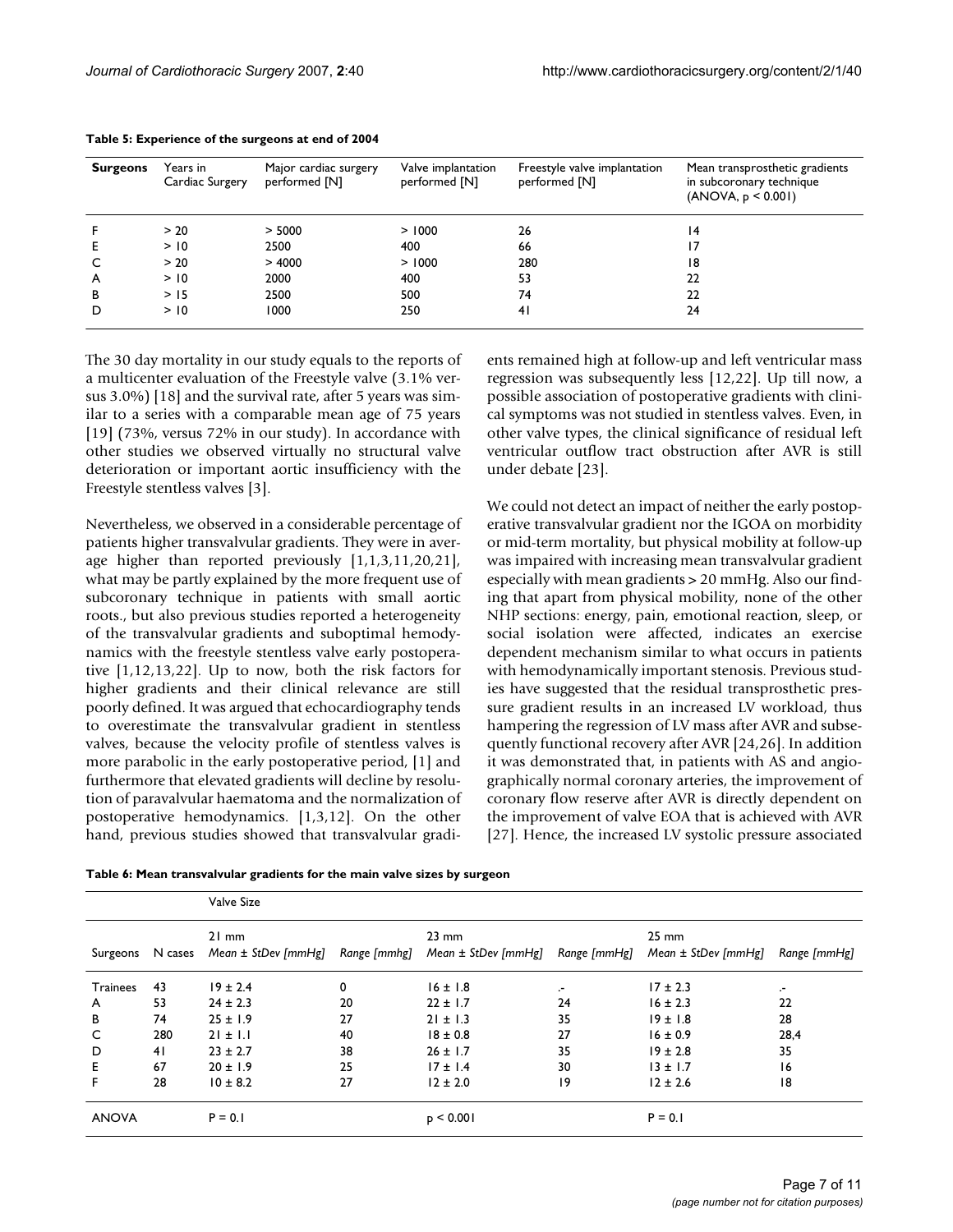

## Figure 3

**Risk factors for higher transvalvular gradients after stentless valve implantation**. By solving the multivariate equations we had illuminated the importance of the dominant risk factors for higher gradients after stentless valve implantation: valve size in relation to BSA (IGOE), subcoronary technique, preoperative gradients, and the surgeons C, D, E. Other risk factors (cardiac, haematological) were less important (se table 4). With total root technique virtually no increase of the risk for higher gradients with decreasing IGOA was observed, whereas with subcoronary technique the risk increases exponentially.

with residual transvalvular gradients may compromise the normalization of coronary flow reserve after AVR. Both mechanisms predispose to decreased exercise tolerance and explain our finding of an impaired physical mobility in patients with higher gradients after AVR.

In a recent study no risk-adjusted impact of mean transvalvular gradients or IGOA on functional health-related QoL was detected after AVR with mainly stented valves [28]. The Duke Activity Status Index (DASI), used in this study to measure activities of daily living such as household tasks, ambulation or personal care, shows similarities to the section physical mobility of the NHP. Nevertheless, this study was different from ours regarding the study design. It may be possible that, due to the fact that the mean follow-up time in our study was more than 3 times longer than in the above mentioned study, we were able to prove an impact of the postoperative gradient on QoL.

According to our data in stentless valves higher gradients depend beyond the physical valve sizes and its relation to body size, mainly on the interaction of subcoronary technique, the preoperative gradients with the individual surgeons.

By solving the multivariate equations in figure 2 we had illuminated how with total root technique virtually no



## Figure 4

**Learning curve of one surgeon concerning transprosthetic gradients after stentless valve implantation [p < 0.001]**. The example of one surgeon shows that the mean gradients in subcoronary technique decrease during a time period of 8 years. Beside proper valve sizing and use of total root technique in difficult cases with small aortic roots, the phenomena can be best explained by the increasing ability of the surgeon to fit the valve smoothly into the aortic root and to handle the various aortic root geometries.

increase of the risk for higher gradients with decreasing IGOA was observed, whereas with subcoronary technique the risk increase exponentially. Thus previous reports could be redefined, where a threshold of a valve size equal or smaller than 23 was mentioned as risk factor for higher gradients [1,12]. In contrary to a study about the outcome after human tissue valves for aortic valve replacement, a limited performance of the individual surgeon in subcoronary technique did not result in more initial aortic regurgitation and early reoperation our series. [29]

It was already assumed that the performance of stentless valves depends to a larger extent on the surgical experience [1,12]. Up to now only data were available concerning 30 day mortality, where a significant decrease with operator experience for both subcoronary and total root technique was described [18]. In our study no significant effect of individual surgeons on mortality was detectable, but we were able to show to which degree the hemodynamic performance of stentless valves depends on the individual surgeon and proved its clinical consequences. In contrary to the study about learning curve of tissue valve implantation, where an experience of more than 38 cases was associated with better performance, we could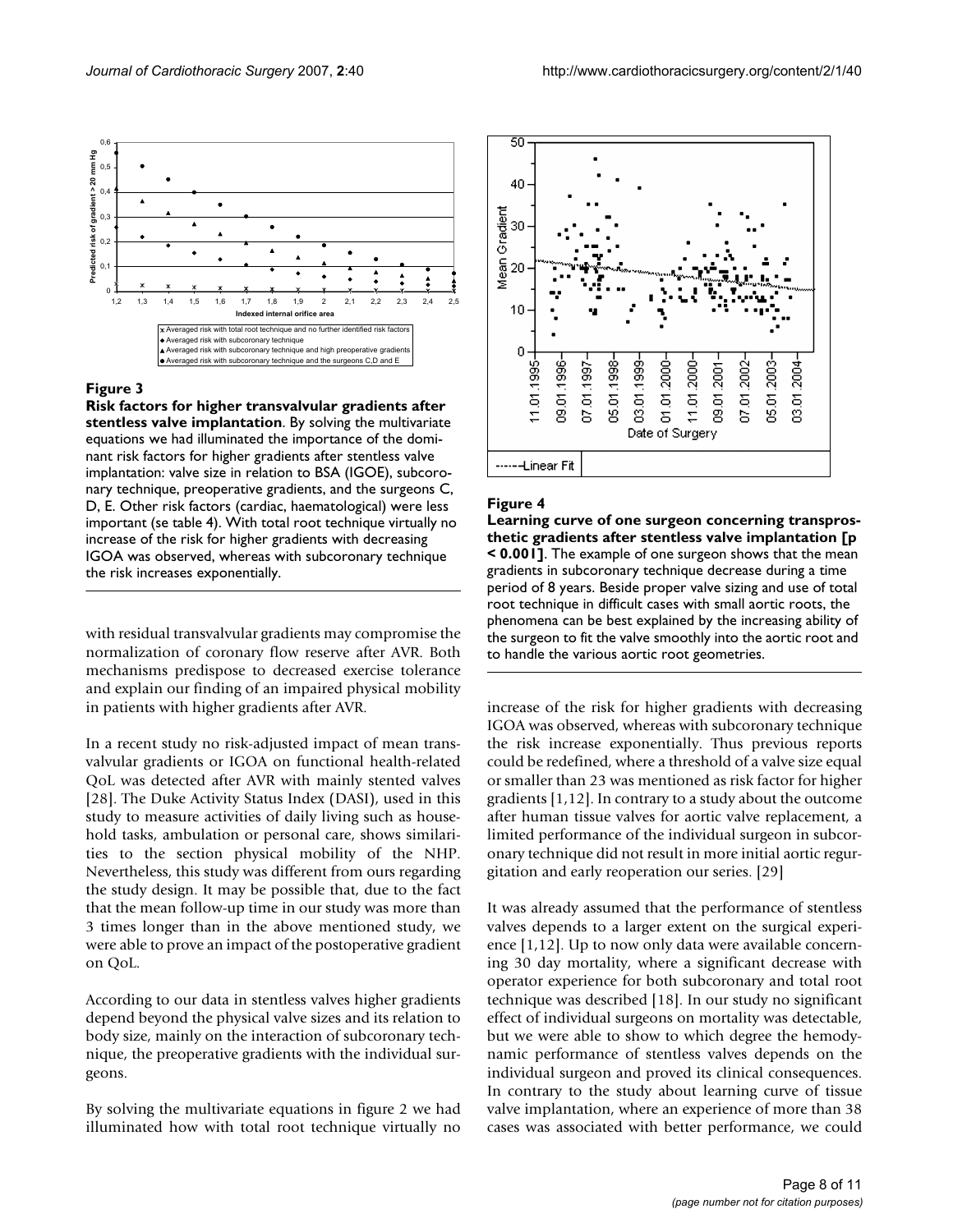not define the number of cases needed, until the constantly better gradients where achieved, due to large variations between the surgeons; their skills and differences in their individual histories of training seems to be more important than experience over time and the number of cases.

According to our and others experiences [1,12] higher transvalvular gradients through stentless valves may develop by already slight distortions of the valve, horizontal or vertical folding of valve tissue into the outflow tract, oversizing, impaired movements of the non-coronary cusp or due to paravalvular hematoma. Especially in patients with a discrepancy between annulus and sinotubular junction dimensions, calcification in the aortic sinuses, unusual angles between the coronary ostia, bicuspid valves or small aortic roots, the difficulty of stentless valves implantation increases whereas the reproducibility decreases.

## *Limitation*

In our study we considered both transvalvular gradients and IGOA as possible determinant of outcome, but the Effective Orifice Area (EOAs) was not assessed. Nevertheless a correlation of the mean transvalvular gradients with the EOA, the impedance to the left ventricular outflow and left ventricular mass regression is well established for native valves, conventional prosthesis [30] and stentless xenografts, in rest and in exercise [1,3,8,12,13,31]. Despite its known limitations, an accurate measurement of the pressure gradient is still sufficient to make clinical decision [30]. In order to adjust for remaining discrepancies between transvalvular gradient and EOAs, we adjusted for ejection fraction and other variables known to influence the gradients like blood composition, ejection fraction, atrial fibrillation and preoperative gradients.

# **Conclusion**

The implantation of Freestyle stentless valves in subcoronary technique is technically demanding and therefore affords an extraordinary expertise, especially in managing small valve sizes (in relation to BSA), cases with a difficult aortic root geometry, sinus calcifications and severe left ventricular hypertrophy. Transvalvular gradients rise easily when the valve does not smoothly fit within the aortic root (whereas aortic insufficiency is extremely uncommon). Despite the well-known limitations of the transvalvular gradient for measuring performance of aortic valves, in the majority of patients it reflected sufficiently the technical quality of implantation and correlated significantly with physical mobility years after the operation. In order to avoid unfavourable performance curves ("learning curves") in technically demanding procedures like stentless valve implantation it is recommendable to apply more profoundly the recognized methods of surgical

teaching (e.g. prolonged expert guidance, cognitive task analysis, model training [32]) and thereby optimizing the diffusion of such a new technology [33].

# **Competing interests**

One author, Ines Florath, PhD: Research Fellow – Department of Thoracic and Cardiovascular Surgery, Heart Institute Lahr/Baden, Germany, get grants from Medtronic Inc., but the company has not been involved in any aspect of data collection or analysis, writing or reading the manuscript.

Alexander Albert, MD: Consultant of Thoracic and Cardiovascular Surgery, Heart Institute Lahr/Baden, Germany : 'The author declare that he has no competing interests'.

Ulrich Rosendahl, MD: Consultant of Thoracic and Cardiovascular Surgery Department, Heart Institute Lahr/ Baden, Germany: 'The author declare that he has no competing interests'

Wael Hassanein, MD: Resident of Thoracic and Cardiovascular Surgery, Heart Institute Lahr/Baden, Germany: 'The author declare that he has no competing interests'

Eberhard v. Hodenberg, MD, PhD: Head of Cardiology Department, Heart Institute Lahr/Baden, Germany: 'The author declare that he has no competing interests'

Stefan Bauer, MD: Consultant of Thoracic and Cardiovascular Surgery, Heart Institute Lahr/Baden, Germany: 'The author declare that he has no competing interests'

Ina Carolin Ennker, MD: Consultant of Thoracic and Cardiovascular Surgery, Heart Institute Lahr/Baden, Germany: 'The author declare that she has no competing interests'

Jürgen Ennker, MD: Head of Thoracic and Cardiovascular Surgery Department, Heart Institute Lahr/Baden, Germany: 'The author declare that he has no competing interests'

# **Authors' contributions**

Alexander Albert established the database, helped with collection and interpretation of the data, designed the study and drafted the manuscript

Ines Florath performed the follow-up studies and statistical analysis and helped with interpretation of data

Ulrich Rosendahl helped with collection and interpretation of data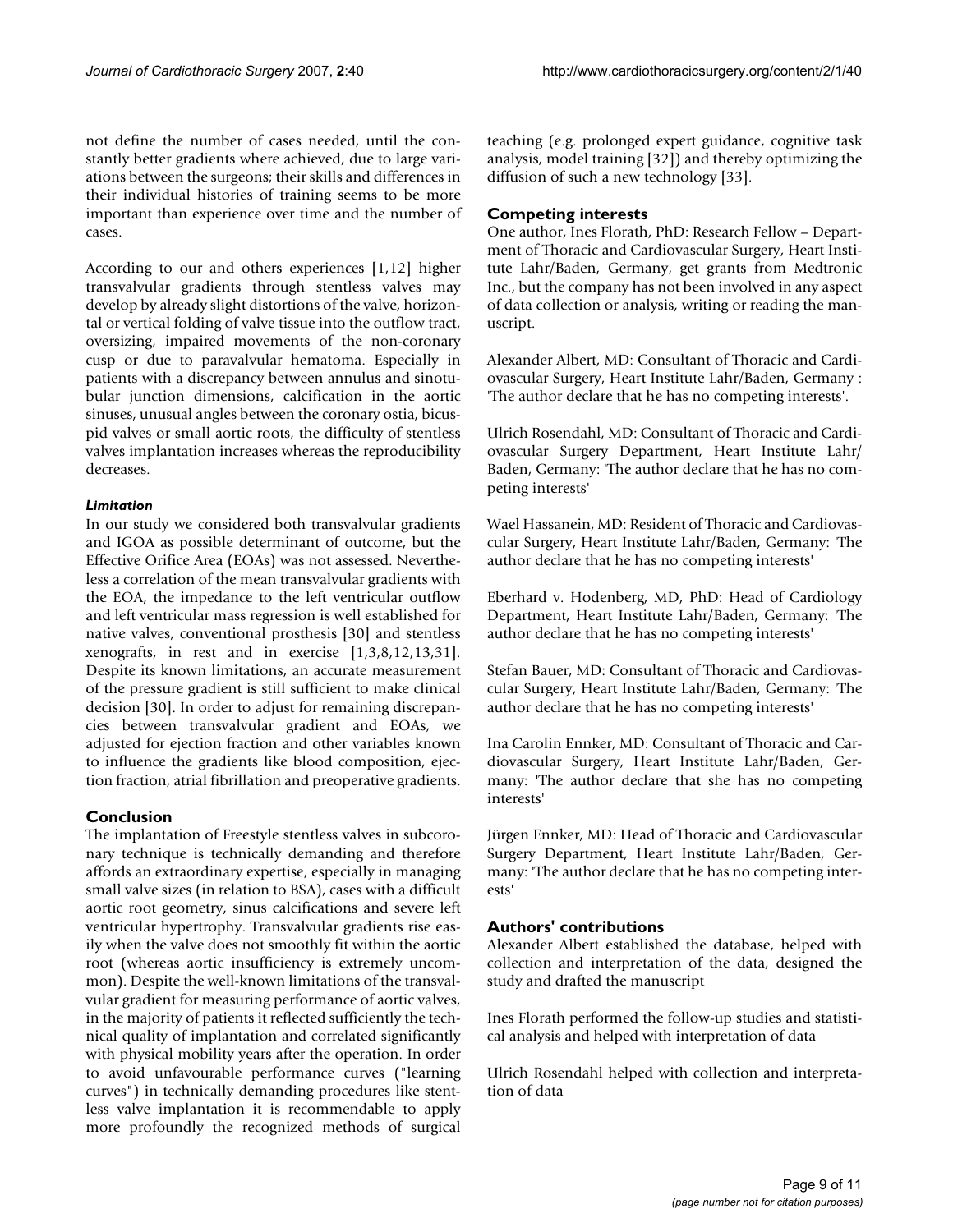Wael Hassanein helped with interpretation of data and revised the manuscript critically

Eberhard v. Hodenberg was responsible for perioperative echocardiography, helped with interpretation of data and revised the manuscript critically

Stefan Bauer helped with acquisition of data

Ina Carolin Ennker helped with acquisition of data

Jürgen Ennker helped with acquisition and interpretation of data

All authors read and approved the final manuscript.

## **Additional material**

**Additional file 1**

*Distribution of age. The figure illustrates the age distribution of our study population*

Click here for file

[\[http://www.biomedcentral.com/content/supplementary/1749-](http://www.biomedcentral.com/content/supplementary/1749-8090-2-40-S1.pdf) 8090-2-40-S1.pdf]

#### **Additional file 2**

*Patient's and procedural variability. The data provided represent a list of risk-adjusting variables (without the laboratory values, see additional file 2)*

Click here for file

[\[http://www.biomedcentral.com/content/supplementary/1749-](http://www.biomedcentral.com/content/supplementary/1749-8090-2-40-S2.doc) 8090-2-40-S2.doc]

## **Additional file 3**

*Laboratory values. The data provided represent laboratory values used for risk-adjustment*

Click here for file

[\[http://www.biomedcentral.com/content/supplementary/1749-](http://www.biomedcentral.com/content/supplementary/1749-8090-2-40-S3.doc) 8090-2-40-S3.doc]

# **Additional file 4**

*Data of patients requiring reoperation after implantation of Freestyle® stentless bioprostheses. The data provided describe the pathology of those cases where after implantation of Freestyle® stentless bioprostheses a reoperation was necessary*

Click here for file

[\[http://www.biomedcentral.com/content/supplementary/1749-](http://www.biomedcentral.com/content/supplementary/1749-8090-2-40-S4.doc) 8090-2-40-S4.doc]

## **References**

- Jin XY, Westaby S: [In vivo hemodynamic characteristics of por](http://www.ncbi.nlm.nih.gov/entrez/query.fcgi?cmd=Retrieve&db=PubMed&dopt=Abstract&list_uids=11805952)**[cine stentless aortic valves.](http://www.ncbi.nlm.nih.gov/entrez/query.fcgi?cmd=Retrieve&db=PubMed&dopt=Abstract&list_uids=11805952)** *Semin Thorac Cardiovasc Surg* 2001, **13:**67-74.
- 2. Kunadian B, Vijayalakshmi K, Thornley AR, de Belder MA, Hunter S, Kendall S, Graham R, Stewart M, Thambyrajah J, Dunning J: **[Meta](http://www.ncbi.nlm.nih.gov/entrez/query.fcgi?cmd=Retrieve&db=PubMed&dopt=Abstract&list_uids=17588387)[analysis of valve hemodynamics and left ventricular mass](http://www.ncbi.nlm.nih.gov/entrez/query.fcgi?cmd=Retrieve&db=PubMed&dopt=Abstract&list_uids=17588387) [regression for stentless versus stented aortic valves.](http://www.ncbi.nlm.nih.gov/entrez/query.fcgi?cmd=Retrieve&db=PubMed&dopt=Abstract&list_uids=17588387)** *Ann Thorac Surg* 2007, **84:**73-9.
- 3. Bach S, Kon ND, Dumesnil JG, Sintek CF, Doty DB: **[Eight-year](http://www.ncbi.nlm.nih.gov/entrez/query.fcgi?cmd=Retrieve&db=PubMed&dopt=Abstract&list_uids=15173720) [results after aortic valve replacement with the Freestyle](http://www.ncbi.nlm.nih.gov/entrez/query.fcgi?cmd=Retrieve&db=PubMed&dopt=Abstract&list_uids=15173720) [stentless bioprosthesis.](http://www.ncbi.nlm.nih.gov/entrez/query.fcgi?cmd=Retrieve&db=PubMed&dopt=Abstract&list_uids=15173720)** *J Thorac Cardiovasc Surg* 2004, **127:**1657-63.
- 4. Florath I, Albert A, Rosendahl U, Alexander T, Ennker IC, Ennker J: **Mid term outcome and quality of life after aortic valve [replacement in elderly people: mechanical versus stentless](http://www.ncbi.nlm.nih.gov/entrez/query.fcgi?cmd=Retrieve&db=PubMed&dopt=Abstract&list_uids=16020589) [biological valves.](http://www.ncbi.nlm.nih.gov/entrez/query.fcgi?cmd=Retrieve&db=PubMed&dopt=Abstract&list_uids=16020589)** *Heart* 2005, **91:**1023-9.
- 5. Van Nooten G, Caes F, Francois K, Belleghem YV, Taeymans Y: **Stentless or stented valve implants in elderly patients?** *Eur J Cardio-Thorac* 1999, **15:**31-6.
- 6. David TE, Puschmann R, Ivanov J, Bos J, Armstrong S, Feindel CM, Scully HE: **[Aortic valve replacement with stentless and](http://www.ncbi.nlm.nih.gov/entrez/query.fcgi?cmd=Retrieve&db=PubMed&dopt=Abstract&list_uids=9699575) [stented porcine valves: a case-match study.](http://www.ncbi.nlm.nih.gov/entrez/query.fcgi?cmd=Retrieve&db=PubMed&dopt=Abstract&list_uids=9699575)** *J Thorac Cardiovasc Surg* 1998, **116:**236-41.
- 7. Del Rizzo DF, Freed D, Abdoh A, Doty D, Goldman BS, Jamieson WR, Westaby S: **[Midterm survival of stented versus stentless](http://www.ncbi.nlm.nih.gov/entrez/query.fcgi?cmd=Retrieve&db=PubMed&dopt=Abstract&list_uids=11805964) [valves: does concomitant coronary artery bypass grafting](http://www.ncbi.nlm.nih.gov/entrez/query.fcgi?cmd=Retrieve&db=PubMed&dopt=Abstract&list_uids=11805964) [impact survival?](http://www.ncbi.nlm.nih.gov/entrez/query.fcgi?cmd=Retrieve&db=PubMed&dopt=Abstract&list_uids=11805964)** *Semin Thorac Cardiovasc Surg* 2001, **13:**148-55.
- 8. Cohen G, Christakis GT, Joyner CD, Morgan CD, Tamariz M, Hanayama N, Mallidi H, Szalai JP, Katic M, Rao V, Fremes SE, Goldman BS: **[Are stentless valves hemodynamically superior to](http://www.ncbi.nlm.nih.gov/entrez/query.fcgi?cmd=Retrieve&db=PubMed&dopt=Abstract&list_uids=11899180) [stented valves? A prospective randomized trial.](http://www.ncbi.nlm.nih.gov/entrez/query.fcgi?cmd=Retrieve&db=PubMed&dopt=Abstract&list_uids=11899180)** *Ann Thorac Surg* 2002, **73:**767-75.
- 9. Silberman S, Shaheen J, Merin O, Fink D, Shapira N, Liviatan-Strauss N, Bitran D: **[Exercise hemodynamics of aortic prostheses:](http://www.ncbi.nlm.nih.gov/entrez/query.fcgi?cmd=Retrieve&db=PubMed&dopt=Abstract&list_uids=11603439) [comparison between stentless bioprostheses and mechani](http://www.ncbi.nlm.nih.gov/entrez/query.fcgi?cmd=Retrieve&db=PubMed&dopt=Abstract&list_uids=11603439)[cal valves.](http://www.ncbi.nlm.nih.gov/entrez/query.fcgi?cmd=Retrieve&db=PubMed&dopt=Abstract&list_uids=11603439)** *Ann Thorac Surg* 2001, **72:**1217-21.
- 10. Dumesnil JG, LeBlanc MH, Cartier PC, Metras J, Desaulniers D, Doyle DP, Lemieux MD, Raymond G: **[Hemodynamic features of the](http://www.ncbi.nlm.nih.gov/entrez/query.fcgi?cmd=Retrieve&db=PubMed&dopt=Abstract&list_uids=9930433) [freestyle aortic bioprosthesis compared with stented bio](http://www.ncbi.nlm.nih.gov/entrez/query.fcgi?cmd=Retrieve&db=PubMed&dopt=Abstract&list_uids=9930433)[prosthesis.](http://www.ncbi.nlm.nih.gov/entrez/query.fcgi?cmd=Retrieve&db=PubMed&dopt=Abstract&list_uids=9930433)** *Ann Thorac Surg* 1998, **66:**S130-3.
- 11. Yun KL, Jamieson WR, Khonsari S, Burr LH, Munro AI, Sintek CF: **[Prosthesis-patient mismatch: hemodynamic comparison of](http://www.ncbi.nlm.nih.gov/entrez/query.fcgi?cmd=Retrieve&db=PubMed&dopt=Abstract&list_uids=10660175) [stented and stentless aortic valves.](http://www.ncbi.nlm.nih.gov/entrez/query.fcgi?cmd=Retrieve&db=PubMed&dopt=Abstract&list_uids=10660175)** *Semin Thorac Cardiovasc Surg* 1999, **11:**98-102.
- 12. Bach DS, Cartier PA, Kon N, Johnson KG, Dumesnil JG, Doty DB: **Impact of high transvalvular to subvalvular velocity ratio early after aortic valve replacement with Freestyle stentless aortic bioprosthesis.** *Sem Thorac Cardiovasc Surg* 2001, **13:**75-81.
- 13. Bach DS, Lemire MS, Eberhart D, Armstrong WF, Deeb GM: **[Impact](http://www.ncbi.nlm.nih.gov/entrez/query.fcgi?cmd=Retrieve&db=PubMed&dopt=Abstract&list_uids=10947047) [of high transvalvular velocities early after implantation of](http://www.ncbi.nlm.nih.gov/entrez/query.fcgi?cmd=Retrieve&db=PubMed&dopt=Abstract&list_uids=10947047) [Freestyle stentless aortic bioprosthesis.](http://www.ncbi.nlm.nih.gov/entrez/query.fcgi?cmd=Retrieve&db=PubMed&dopt=Abstract&list_uids=10947047)** *J Heart Valve Dis* 2000, **9:**536-43.
- 14. Kon ND, Westaby S, Amarasena N, Pillai R, Cordell AR: **[Compari](http://www.ncbi.nlm.nih.gov/entrez/query.fcgi?cmd=Retrieve&db=PubMed&dopt=Abstract&list_uids=7695409)[son of implantation techniques using freestyle stentless por](http://www.ncbi.nlm.nih.gov/entrez/query.fcgi?cmd=Retrieve&db=PubMed&dopt=Abstract&list_uids=7695409)[cine aortic valve.](http://www.ncbi.nlm.nih.gov/entrez/query.fcgi?cmd=Retrieve&db=PubMed&dopt=Abstract&list_uids=7695409)** *Ann Thorac Surg* 1995, **59:**857-62.
- 15. Kohlmann T, Bullinger M, Kirchberger-Blumstein I: **Die deutsche Version des Nottingham Health Profile (NHP): Überset**zungsmethodik und psychometrische Validierung. *Präventivmed* 1997, **42:**175-85.
- 16. Arnrich B, Walter J, Albert A, Ennker J, Ritter H: **[Data Mart based](http://www.ncbi.nlm.nih.gov/entrez/query.fcgi?cmd=Retrieve&db=PubMed&dopt=Abstract&list_uids=15360764) [research in heart surgery: challenges and benefit.](http://www.ncbi.nlm.nih.gov/entrez/query.fcgi?cmd=Retrieve&db=PubMed&dopt=Abstract&list_uids=15360764)** *Medinfo* 2004:8-12.
- 17. Hinz A, Klaiberg A, Schumacher J, Brähler E: **The psychometric quality of the Nottingham Health Profile (NHP) in the general population.** *Psychother Psych Med* 2003, **53:**353-8.
- 18. Bach DS, Cartier PC, Kon ND, Johnson KG, Deeb GM, Doty DB, Freestyle Valve Study Group: **[Impact of implant technique fol](http://www.ncbi.nlm.nih.gov/entrez/query.fcgi?cmd=Retrieve&db=PubMed&dopt=Abstract&list_uids=12400753)[lowing freestyle stentless aortic valve replacement.](http://www.ncbi.nlm.nih.gov/entrez/query.fcgi?cmd=Retrieve&db=PubMed&dopt=Abstract&list_uids=12400753)** *Ann Thorac Surg* 2002, **74:**1107-13.
- 19. Doty DB, Cafferty A, Cartier P, Huysmans A, Kon ND, Krause AH, Millar RC, Sintek CF, Westaby S: **Aortic valve replacement with Medtronic Freestyle bioprosthesis: 5-year results.** *Sem Thorac Cardiovasc Surg* 1999, **11:**35-41.
- 20. Rao V, Jamieson WR, Ivanov J, Armstrong S, David TE: **[Prosthesis](http://www.ncbi.nlm.nih.gov/entrez/query.fcgi?cmd=Retrieve&db=PubMed&dopt=Abstract&list_uids=11082354)[patient mismatch affects survival after aortic valve replace](http://www.ncbi.nlm.nih.gov/entrez/query.fcgi?cmd=Retrieve&db=PubMed&dopt=Abstract&list_uids=11082354)[ment.](http://www.ncbi.nlm.nih.gov/entrez/query.fcgi?cmd=Retrieve&db=PubMed&dopt=Abstract&list_uids=11082354)** *Circulation* 2000, **102:**III5-III9.
- 21. Yun KL, Sintek CF, Fletcher AD, Pfeffer TA, Kochamba GS, Hyde MR, Torpoco JO, Khonsari S: **[Aortic valve replacement with the](http://www.ncbi.nlm.nih.gov/entrez/query.fcgi?cmd=Retrieve&db=PubMed&dopt=Abstract&list_uids=10567273) [Freestyle stentless bioprosthesis: Five-Year experience.](http://www.ncbi.nlm.nih.gov/entrez/query.fcgi?cmd=Retrieve&db=PubMed&dopt=Abstract&list_uids=10567273)** *Circulation* 1999, **100:**II17-II23.
- 22. Matsue H, Sawa Y, Matsumiya G, Matsuda H, Hamada S: **[Mid-term](http://www.ncbi.nlm.nih.gov/entrez/query.fcgi?cmd=Retrieve&db=PubMed&dopt=Abstract&list_uids=16245502) [results of freestyle aortic stentless bioprosthetic valve: clini](http://www.ncbi.nlm.nih.gov/entrez/query.fcgi?cmd=Retrieve&db=PubMed&dopt=Abstract&list_uids=16245502)[cal impact of quantitative analysis of in-vivo three-dimen](http://www.ncbi.nlm.nih.gov/entrez/query.fcgi?cmd=Retrieve&db=PubMed&dopt=Abstract&list_uids=16245502)-**